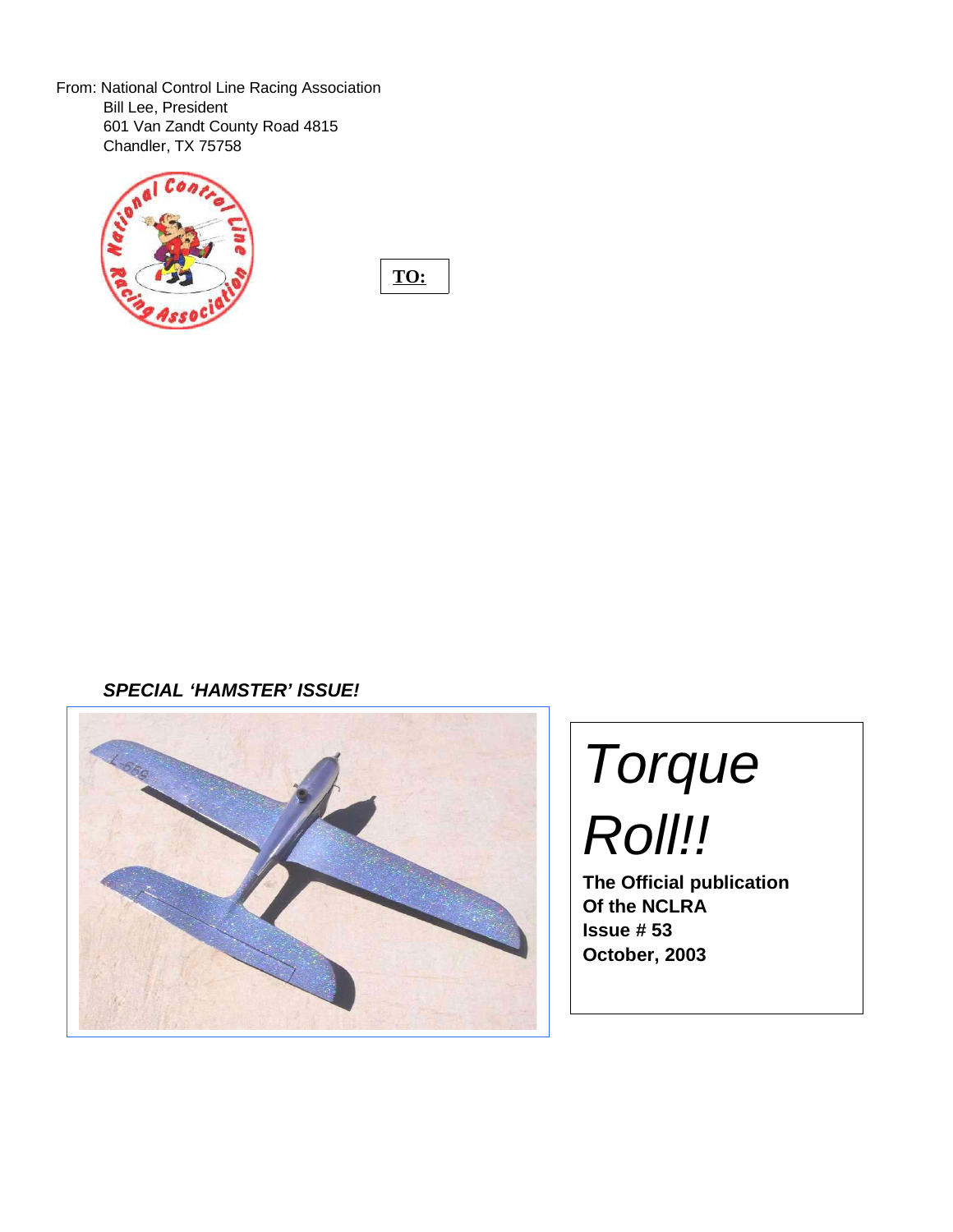## **President's Corner - October 2003 Bill Lee**

**NATs planning**: The planning meeting for the 2004 NATs will be a weekend soon after I must submit this column to Tim for the October newsletter. I will be attending that meeting representing you. A couple of items that I will be taking to the meeting:

**2004 NATS Category Director:** Bob Whitney has stepped up to the plate and will be the Category Director for the 2004 NATs. As he has said to me in private e-mail, he will be asking us to be event directors, and has suggested that if an event director is not found for an event, that the event not be run. Somewhat draconian, but it serves to illustrate to all of us that we ALL need to contribute, and not always depend on those few who always seem to be the poor suckers stuck with it all!

If you're unhappy with the way things have been run in the past, then it's your turn to step up and run an event instead of flying it!

**2004 NATs Schedule**: As you all know, the 2004 CL NATs will start the day after the end of the 2004 CL World Championships in Muncie. Sunday has historically been the day when we start, with Fox Race in the afternoon of that day and then the other events on the days following.

I have been asked by some to consider rearranging the NATs schedule somewhat to allow some of our foreign guests to participate. I polled the NCLRA Board and we have agreed that we will flip the Monday and Wednesday schedules (see the scehdule below).

**Adding F2CN**: We have also decided to add F2CN as an unofficial event at the NATs. Yes, perhaps somewhat premature, but once again due to the fact that we will have foreign visitors and some will be prepared to fly that event if we hold it. It was also decided to place it on the same day as F2C so that all of the diesel-only events are together. This necessitated a minor reshuffling of the other events. O.k., here's the schedule I will be giving to AMA at the NATs planning meeting:

> July 11 - July 16, 2004 Sunday - NCLRA Fox Race (starting at noon)

Monday - F2C Team Race NCLRA F2CN

Tuesday - Scale Racing BT/R

Wednesday - Slow Rat NCLRA Clown Race

Thursday - Fast Rat (.15 restrictions, etc.) NCLRA Quickie Rat

## Friday - Mouse I

Mouse II And, as has been the historical case, we will have the NCLRA Banquet on Wednesday evening.

**Banquet**: Speaking of the banquet, how does everyone feel about the arrangements we had last year? For those who were not there, we met at Ryan's Steakhouse in their extra room. The arrangements were not big enough for the crowd that showed up! Many folks ate out in the regular room, but when we convened the meeting, all were able to get inside. However, the food was good and plentiful, and everyone could eat just about anything and any amount they wanted.

If this type of arrangement is acceptable (and so far all response has been positive), I will see if we can find a similar set-up with a larger room. Let me know.

**Future NATs Planning**: Where should we be headed with the NATs in future years? A couple of things have been heard recently that we should begin considering.

**Location**: The NATs have been in Muncie for the past 10+ years. As nice as the site is, that long haul from many parts of the country gets real old year after year after year. (With the NATs planning meeting I will have made five trips to Muncie or surroundings this year!) Is it time to consider having the NATs (well, at least the CL portion) at some other location on occasion?

Comments I've heard include the suggestion that every-other year, perhaps on the year when there is no CL World Championships, that the CL NATs be held somewhere other than Muncie. Let's hear your comments.

**The** *Torque Roll*: You are reading it! What do you think? Should we make any changes? Are you satisfied with what we're trying to do with our publication?

As you all know, Tim Stone has taken over the immense job of being the editor of the *Torque Roll*. It's a lot of work to produce a newsletter that has any real quality to it. And Tim needs your help, every month.

The *Torque Roll* is supposed to be the official vehicle of communication among racing folks in general and from your Board members (President, Vice President, Secty-Treasurer, District Reps) to the membership. Unfortunately, all do not always have a contribution. Take a look in this and past issues and see what YOUR District Rep has posted. And the other officers as well. If they haven't been putting something in, contact them and offer help. (Contact them anyhow! They can use your input!) Their names and addresses are listed on the back of this newsletter.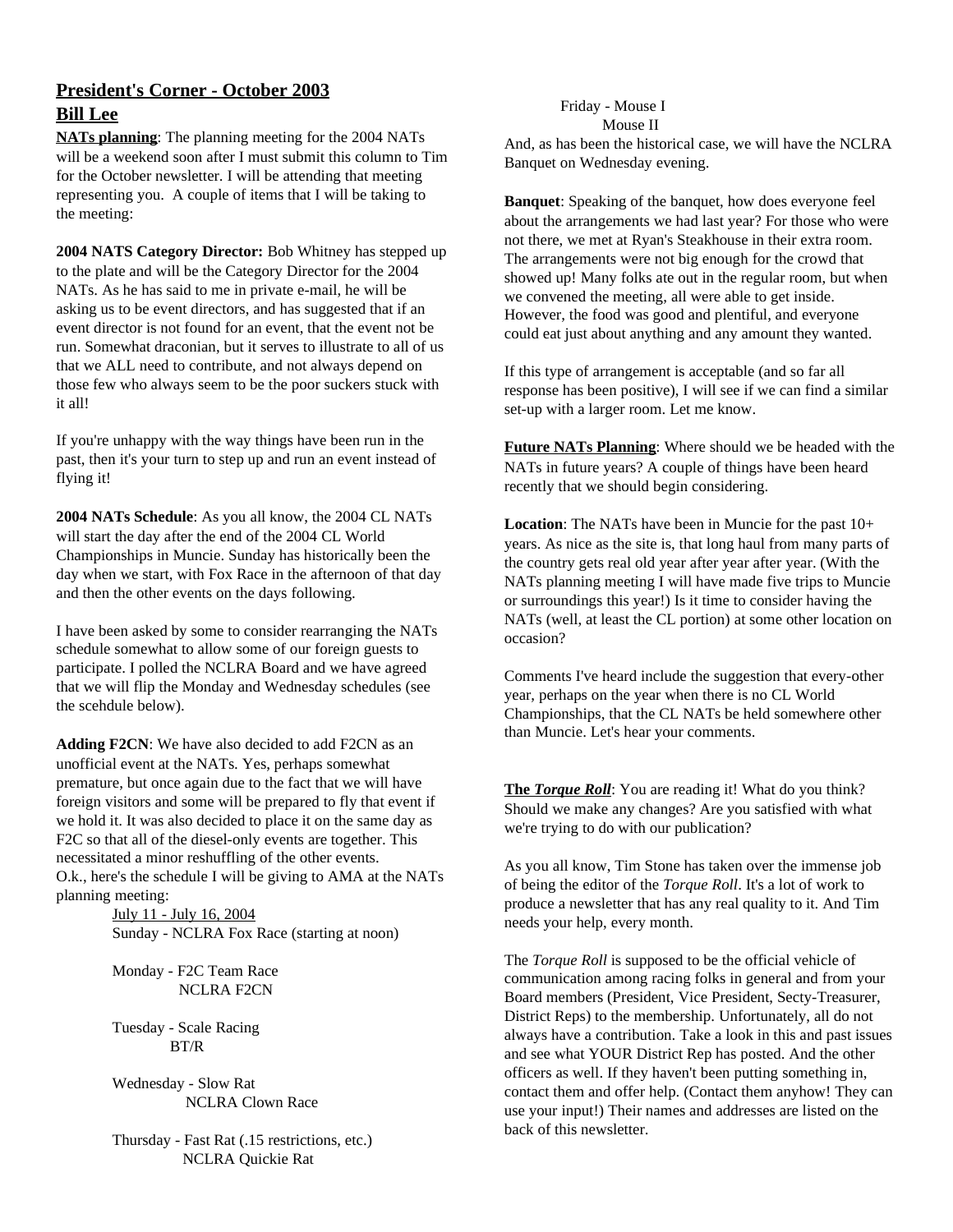## **EDITOR'S COLUMN TIM STONE**

It sure is starting to feel like Fall here in Northern Illinois, even now the days are getting short and the leaves are starting to fall. After the Nats there are just a few contests left in the year for us Northerners; they tend to be laid-back events with very few people rolling out new equipment. Preparing for any contest involves a pretty fair amount of work; maintaining all support equipment, lines, batteries, etc as well as preflighting all the planes. Before each contest, I check each plane carefully for cracks, damage, controls, check all bolts, remove tank and flush it, and install new fuel lines. I go over each part of each plane carefully & look for potential problems; I try to keep all my stuff in race-ready condition.

Over the past few years I have kept records of temperature, humidity & race result times in order to achieve better consistency and more predictable results. I emboss I.D. numbers on all my motors to keep my records straight.

## **WHAT'S THAT SMELL?**

Speaking of batteries I recently charged up a very old Globee fireplug that I had just bought a new battery for. I always open up the case & charge the battery directly on its terminals as a safety measure. After charging, checking voltage and reassembling the case, I carefully wrapped it in a towel and put it in my toolbox. Several minutes later I smelled an electrical fire & noticed smoke coming from my toolbox! Luckily I was still in the area & quickly tossed the gooey, smoking mess out into the grass as it burst into flames. Apparently something had shorted out when I put the case back together-scratch one Globee. Completely destroyed.

The moral of the story is to remind everyone that even 2.5 volt batteries can store a huge amount of energy and have to be treated with respect. In my own experience, I have had most shorting problems show up at the beginning of a charging cycle, or when you re-connect things after charging. Keep the area you charge in free of flammable stuff, and after re-assembling connections, watch for signs of a short before storing batteries.

## **TREETOWN CONTEST RESULTS AUG. 31**

The annual Treetown Modelaires contest was held on Labor Day weekend in Aurora, Illinois. This was the 2<sup>nd</sup> year that it was held later than the traditional Memorial Day weekend. The date was moved because of the unpredictable weather in the Chicago area during the Spring. The weather forecast sounded ideal; high 60's, low humidity, no mention of rain. Ideal racing conditions! Bill Calkins & the club had even secured us a much better slice of the runway for racing, free of traction grooves that were a problem last year. As fate would have it, around 9:30 A.M. it started to drizzle steadily and it continued to rain *all day.* On top of that it got windier and colder as the day dragged on. I hate weathermen.

Turnout was very light, and we all deeply missed Jerry Meyer; he usually ran the Racing events. Tom Wilk had kindly whipped up a stack of 3M vinyl decals that read "Remember the 'Who" that he passed out to everyone. We will remember him.

#### **TREETOWN FOX** (100 LAPS 2 PITS)

| 1) Bob Oge                          | 6:31  |
|-------------------------------------|-------|
| 2) Tim Stone<br>6:47                |       |
| 3) Mike Segal 7:46                  |       |
| <b>NCLRA FOX</b> (100 LAPS 2 PITS)  |       |
| 1) Tim Stone                        | 6:26  |
| 2) Bob Oge                          | 6:27  |
| 3) David Betz 7:49                  |       |
| <b>TEXAS QUICKIE RAT (140 LAPS)</b> |       |
| 1) Tim Stone                        | 6:30  |
| 2) Steve Wilk $7:31$                |       |
| 3) David Betz 7:43                  |       |
| <b>GOODYEAR</b> (140 LAPS)          |       |
| 1) Stoo Willoughby 5:51             |       |
| 2) David Betz                       | 7:50  |
| 3) Bob Oge                          | (dnf) |
|                                     |       |

Mouse 1 was scratched due to rain. In spite of the nonstop rain, there were some pretty good times. Stoo's Goodyear was turning an incredible 14.3 in the rain.

## **NCLRA FOX RACING RULES CHANGE?**

At the 2003 Nats there were several competitors that were disgruntled over the fact that NCLRA Fox allows just one Heat race. Following up on this, I conducted a poll on the Delphi internet forum. The opinions coming back to me so far have been;

- 7 votes- to allow 2 heat races
- 7 votes- to keep the rules as they are

7 votes- to allow 2 heat races with a final of # laps to be more. My own opinion is strongly in favor of allowing 2 Heat races per competitor, both being 100 laps with a 100 lap final. Since a minority of NCLRA members are on the Delphi

forum, everyone should voice their opinion to their Regional Rep, and in turn they will report to committee for a possible rules change. Make your opinion be known!

#### **RECORDS SECTION**

I have added the National Records to the newsletter. In addition to AMA events, I have also included supplemental events' records that are run at the NATS. The records are incomplete; I would appreciate any input from members to help me fill in the blanks. Remember that records are only considered official when they are set AT the Nats.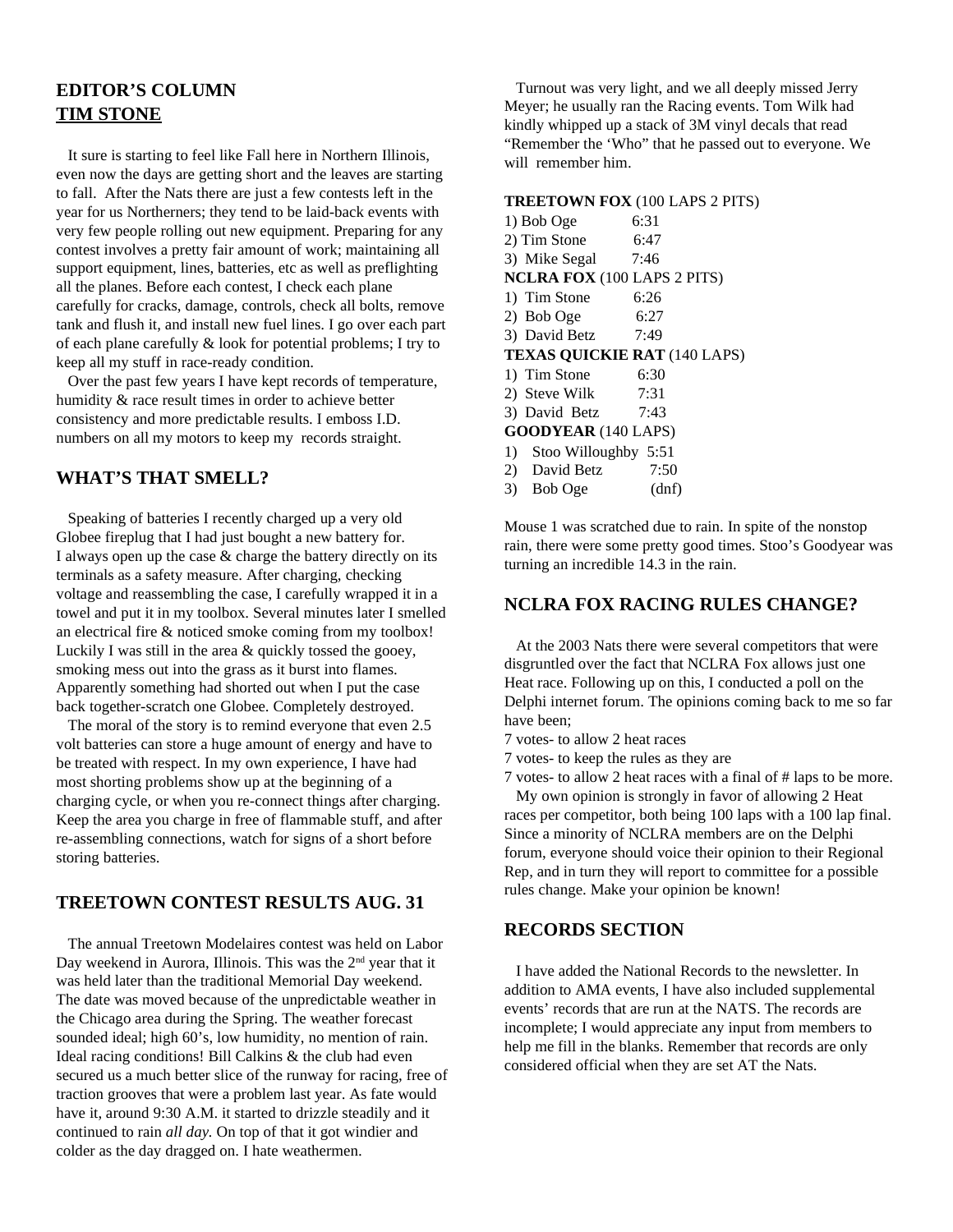## **SOUTHWEST REPORT DOUG MAYER**

Greetings from the South West!! This month I've got a vacation planned for Baja California. I didn't plan ahead very well to take care of my model airplane article for the South West, so this will be a short message. My side kick Jim Holland (NCLRA Vice President) is also one of our regular South West members, so he will be sitting in for me this month.

Over the last year or so I have experienced some "model airplane burnout". I got tired of writing our local newsletter and Jim took over recently. I actually started to feel like working on models was starting to feel like work, and not like fun. I've talked to other guys who have experienced the same thing and it seems to be a phenomenon that tends to come and go. I seriouly believe that if you have racing planes in your blood, its hard to ever quit. I raced CL planes when I was a teenager, and then I took a 20 year hiatius until I was in my mid 30's.



A good break from the hobby seems to be good medicine. I spent the entire summer "Kite Surfing" which is pretty amazing. A "traction kite" can range in size from a 20' wingspan upwards to a 40" wingspan. My average kite is a 14 square meter kite which has a 35' wingspan. The kite is connected to a handlebar (kinda like a straight mountainbike bar) and you steer the kite by turning the bar. This is nuts!! It's literally like the worlds biggest Slow Rat. It turns and steers just like a stunt plane, except that it generates hundreds of pounds of force, (yes, I'm not kidding). So then what? Well, put on your wetsuit, grab your kiteboard (almost like a wakeboard) and go surfing!! The kite pulls you around on the water or ocean like a ski boat, but even better than that, (remember the hundreds of pounds of force??) It can lift you up in the air 10-20 feet and then return you back to earth like a parachute. I guess now you know why I'm spending my week vacation in Baja.

Now to finish the story. Burnout can be solved by changing your interests. Too much of one thing will give you burnout in any hobby or sport. Now that the summer light is dwindling and the evenings are getting darker, I'm finding myself migrating back to the garage. I've re-ignited my intest in

airplanes again and find it to be theraputic and fun instead of feeling like work. I've got some new airplanes on the boards that I designed a year or two ago and never built. I'm planning to do construction articles and document the construction of these new planes as I build them, so look for that in future issues. Burnout is only temporary. If racing is truely in your blood, just give it a break, the right time and place will return and you'll find yourself glueing your fingers together with CA in no time at all.

Cheers, from the South West,

Douglas Mayer

## **Official Results SCAR Race #4 ' Fun in the Sun' August 24, 2003**

| <b>Mouse I</b> |                         |            |          |
|----------------|-------------------------|------------|----------|
|                | <b>Position Entrant</b> | Heat       | Final    |
| 1              | Jim Holland             | 02:29.07   | 05:13.00 |
| $\mathbf{2}$   | <b>Greg Kovach</b>      | <b>DNF</b> | 07:07.78 |

#### **SCAR Sport Goodyear**

|                         | <b>Position Entrant Heat 1</b>                       |                 | Heat 2 Final               |  |
|-------------------------|------------------------------------------------------|-----------------|----------------------------|--|
| $\mathbf{1}$            | <b>Fred Buschbaum</b> $06:24.63$ $07:07.03$ 12:39.21 |                 |                            |  |
| $2^{\circ}$             | <b>Vic Garner</b>                                    |                 | 06:19.28 05:07.36 14:00.42 |  |
| 3                       | <b>Jim Holland</b>                                   |                 | 06:06.72 Scratch 91 Laps   |  |
| $\overline{\mathbf{4}}$ | <b>Chris Peter</b>                                   | 61 Laps Scratch |                            |  |

#### **SCAR Formula Unlimited**

|              | <b>Position Entrant</b> | Final    |
|--------------|-------------------------|----------|
| $\mathbf{1}$ | <b>Bush/Persson</b>     | 08:17.81 |
| 2            | Jim Holland             | 08:30.79 |
| 3            | <b>Chris Peter</b>      | 09:30.98 |

#### **NCLRA Quickie Rat**

|   | <b>Position</b> Entrant | Heat 1   | Heat 2   | Final      |
|---|-------------------------|----------|----------|------------|
| 1 | <b>Jim Holland</b>      | 03:25.32 | 03:04.26 | 06:42.56   |
| 2 | <b>Chris Peter</b>      | 03:32.97 | 03:48.13 | 112 Laps   |
| 3 | <b>Bob Murphy</b>       | 03:32.93 | 03:06.37 | $105$ Laps |
| 4 | <b>Don Burke</b>        | 04:02.00 | 03:43.28 |            |
| 5 | <b>Vic Garner</b>       | 03:58.4  | 25 Laps  |            |
| 6 | <b>Greg Kovach</b>      | 04:09.4  | Retd     |            |

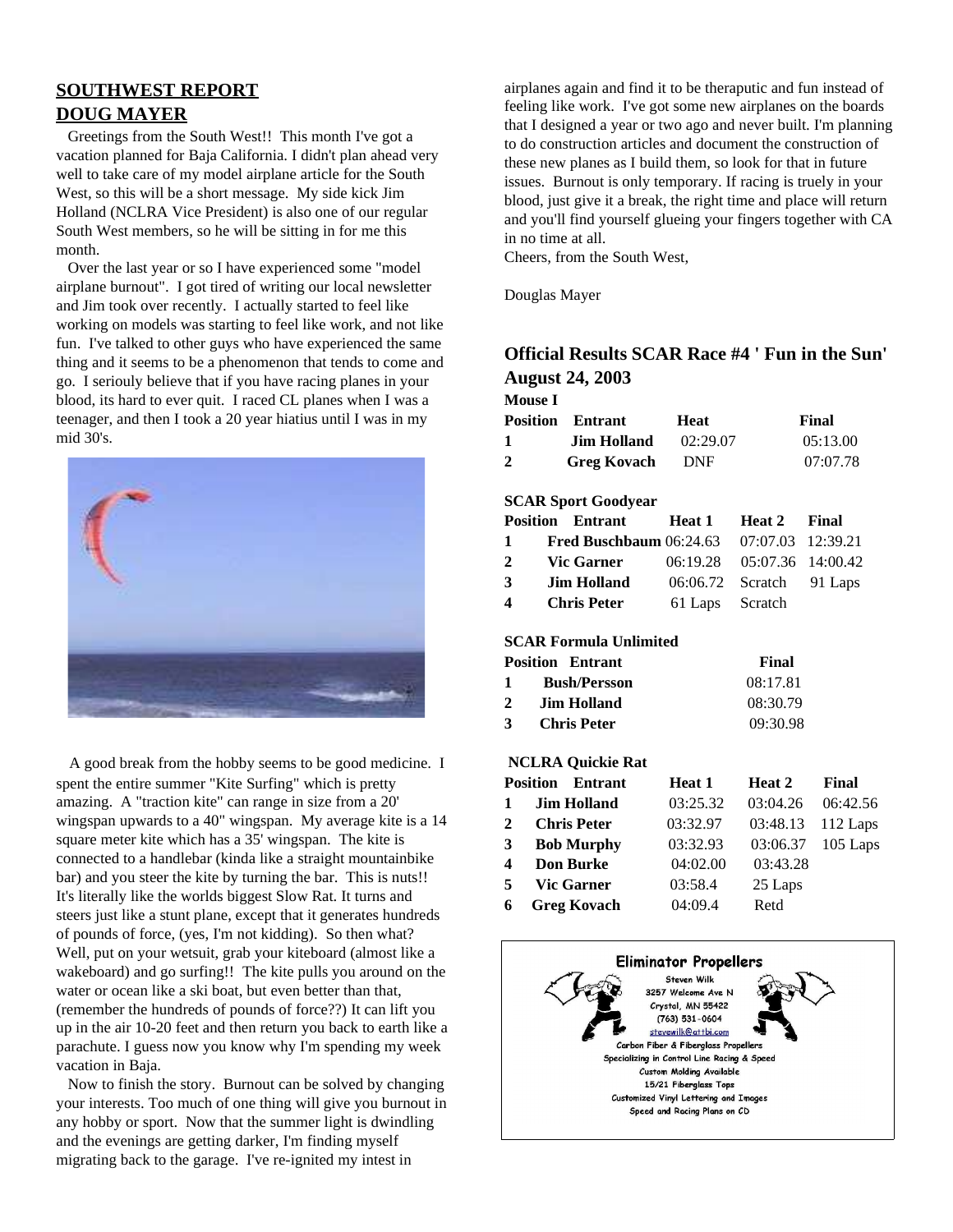## **South Central District Report By Russ Green**

We had a couple of good racing contests this quarter in the South Central District. I have included the race reports and some pictures. After attending these contests it seemed clear to me that there needs to be a place on the internet for people to access South Central local rules. It is not uncommon for an out of town contestant to travel to a contest and find that the rules are a little different than they thought. The contestant may not have had easy access to the rules and the contest management does not want to loose the entry. So, the contestant is usually able to make some quick changes or is allowed an exception so they can compete. This type thing can be frustrating for both the contestant and the contest management. I have made an effort help resolve this type problem by starting a simple page on the internet where South Central District local rules can be accessed. It can currently be found at http://webpages.charter.net/jgreen2/ . I am working with Bill Lee to see if it can become a page or a link in the NCLRA web site.

I want to give a big thanks to Linda Gleason for taking and providing the pictures I included this time. One of the pictures is Bill Lee's presentation of the NCLRA Nationals points champion award to Mike Greb at the August 2003 Dallas Model Aircraft Association (DMAA) club meeting. Mike was not able to take the award home from the Nationals because his name was not engraved yet. Congratulations Mike!

#### Russ Green



## **NORTHWEST REPORT MIKE HAZEL**



#### **Contest Results: August 30, Portland, Oregon, Jim Walker Memorial Meet**

The Northwest Fireballs Club were nice enough to add a racing event to their meet. Thanks guys! Since we had only four entries, we did full length heats.

#### NW FLYING CLOWN RACE

| 1) Hazel / Thompson Team |        | 225  |
|--------------------------|--------|------|
| 2) Allen Hoffmann        |        | 184  |
| 3) Millissa Huber        |        | 133. |
| 4) Dave Shrum            | (heat) | 137  |

Only one more meet in the NW with racing this year, and that's the Fall Follies contest. This takes place on October 11 & 12 in Salem, Oregon. This will quite likely be old news when you read this.

I would be interested in hearing from you racing folks around the country that might have ideas about promoting racing. Interest in the Northwest has really been waning the last couple of years.

Some of the stuff that we have tried include: Designating one of the beginner-friendly events, and having a separate novice award at meets. One year we had a nice cash prize for "rookie of the year", which was given at the end of the season. We have also had racing seminar events, where anyone could show up and learn some basics.

These ideas sounded good, but the participation left a lot to be desired. The case in our region seems to be not so much as the racers went away, but they have drifted off into other events. We used to have a lot of fliers that were racing as a secondary interest to their main event. It seems that we have lost their attention as well.

I know that any discussion of participation in our general hobby is an old one, but I gotta believe there are some new ideas that need to be tried. Again, any input would be greatly appreciated.

> Fast Laps and Quick Pits, Mike Hazel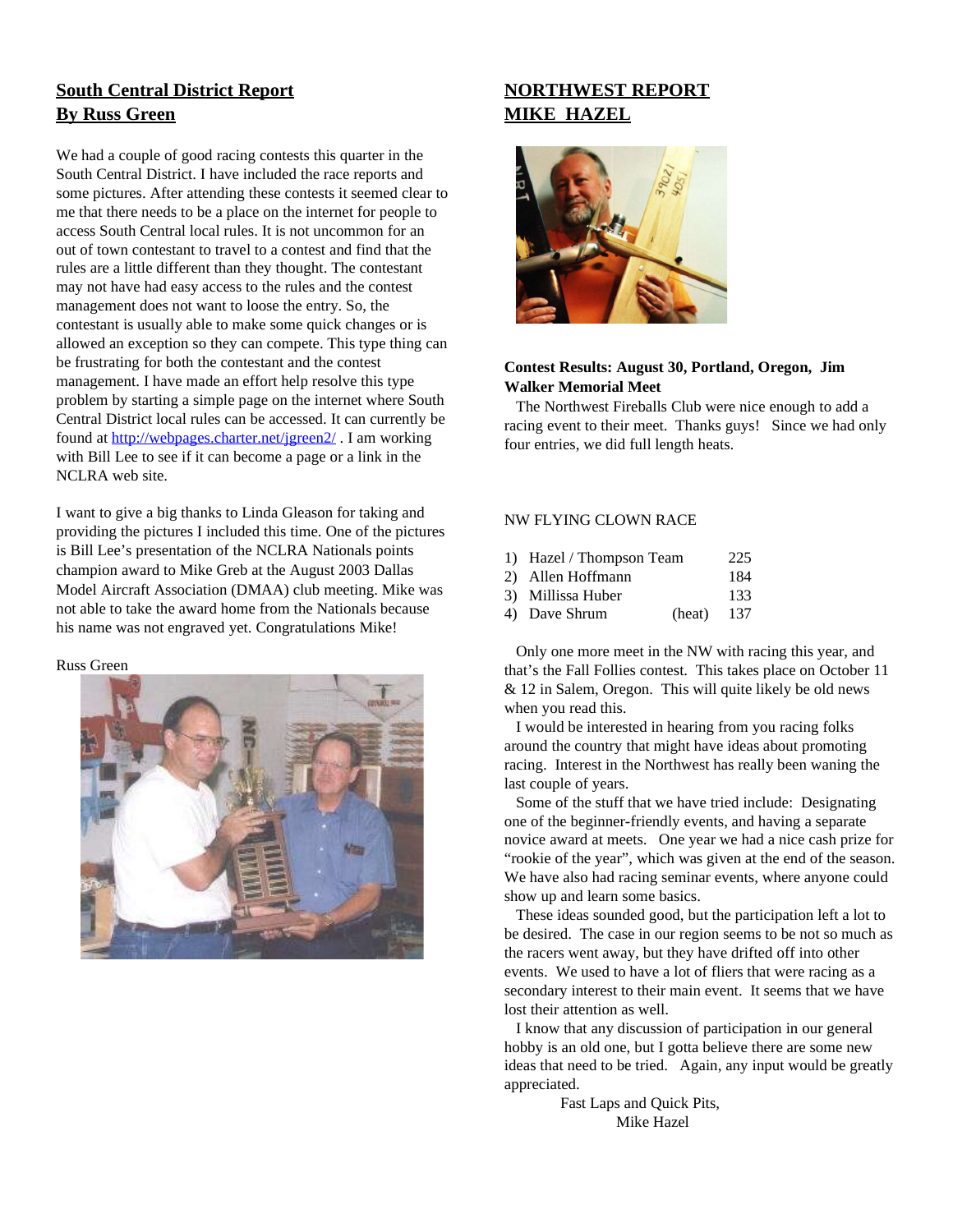## **RAT RACING UPDATE-THE HAMSTER CHRONICLES BY TIM STONE**

At the 2003 Nationals Rat Race was run under the newest rules limiting engine size to a .15. Seven entries made for a pretty decent turnout for the first year of the event. On the Delphi forum some months ago, 21 people participated in a poll & expressed interest in building under the new rules.

While some may lament the passing of the monster pulling 155 MPH .40 Rats, a rules change was necessary to save the event from extinction. It had become a fun spectator sport, but very few could fly them.

Rat racing is something that just gets in your blood  $\&$  stays there. The evolution of Rat to .15 size is just what the Doctor ordered; they're fast but handle well within the abilities of most decent pilots. Most people have some competitive .15's in their possession; if you don't they are pretty easy to get. Top shelf motors can be obtained from Vic Garner, Tim Gillott or Bob Oge, and a stock Nelson AAC F.I.R.E. is very competitive out of the box with no rework needed. (All these are listed in the 'Suppliers' section in the back of the newsletter)

Building a Hamster requires attention to details & more planning than you would expect. The biggest problem is size; It is difficult to fit all the mechanicals inside the relatively small body. So far there have been 2 styles of Rats built & raced; the 'Midwest Upright' style, and the 'West Coast Inverted Shark' style. Each has its' advantages & it is up to you to decide for yourself which route to go. Presented here are both types.

#### **MIDWEST UPRIGHT STYLE**



Well we call it 'Midwest...' but Vic Garner broke the rules! Vic's original design Hamster uses NovaRossi .15 that he has extensively modified. The case has been shaved for weight reduction & fit within the fiberglass top, which was made by Steve Eichenberg. Steve also fabricated the shutoff. A nice detail of this 'glass top is the extra height Steve has built into the rear; it allows an easier tank fit & control access. Vic uses a DARP full length pan, mounting the landing gear thru a single hole located in a boss area up front. The DARP pan is available from Barry Tippet. As shipped it is quite heavy

and has a large skid cast in .(they are designed for Speed ships) At a little over 4 OZ. , lots of grinding is needed to prepare the DARP pan. Although I would prefer to place the gear further back, it seems to work ok for Vic as it is.

Vic's approach is no nonsense typical of an upright Rat design. The mechanical setup is much simpler than an inverted, and simpler usually means more reliable. Inverted Rats are generally faster due to better slipstreaming & much shorter landing gear legs.

Inside reveals a tight but relatively simple setup. Tank is a little under 2 OZ & gives about 38 laps max, yet it fills most of the pan area. Getting a good tank setup is a major task in an upright design; due to minipipe placement, filler must be at the rear of the tank. Note 'hot thumb' setup; contacts on the outboard wing keep the pitman's hand away from the minipipe.



My Hamster, original design. 2<sup>nd</sup> place 2003 NATS. Weight about 19 OZ. Fiberglass top from Steve Wilk, top chopped about 5/16" to expose top of Gillott prepped MKII Rossi. With a larger motor such as Novarossi, you probably wouldn't have to do this. Darp'A' full length pan. This top is designed for speed ships, so space is really tight; mechanical setup requires careful layout. Steve Wilk makes this style of top in both Fiberglass & carbon fibre; 'glass tops availible in several colors.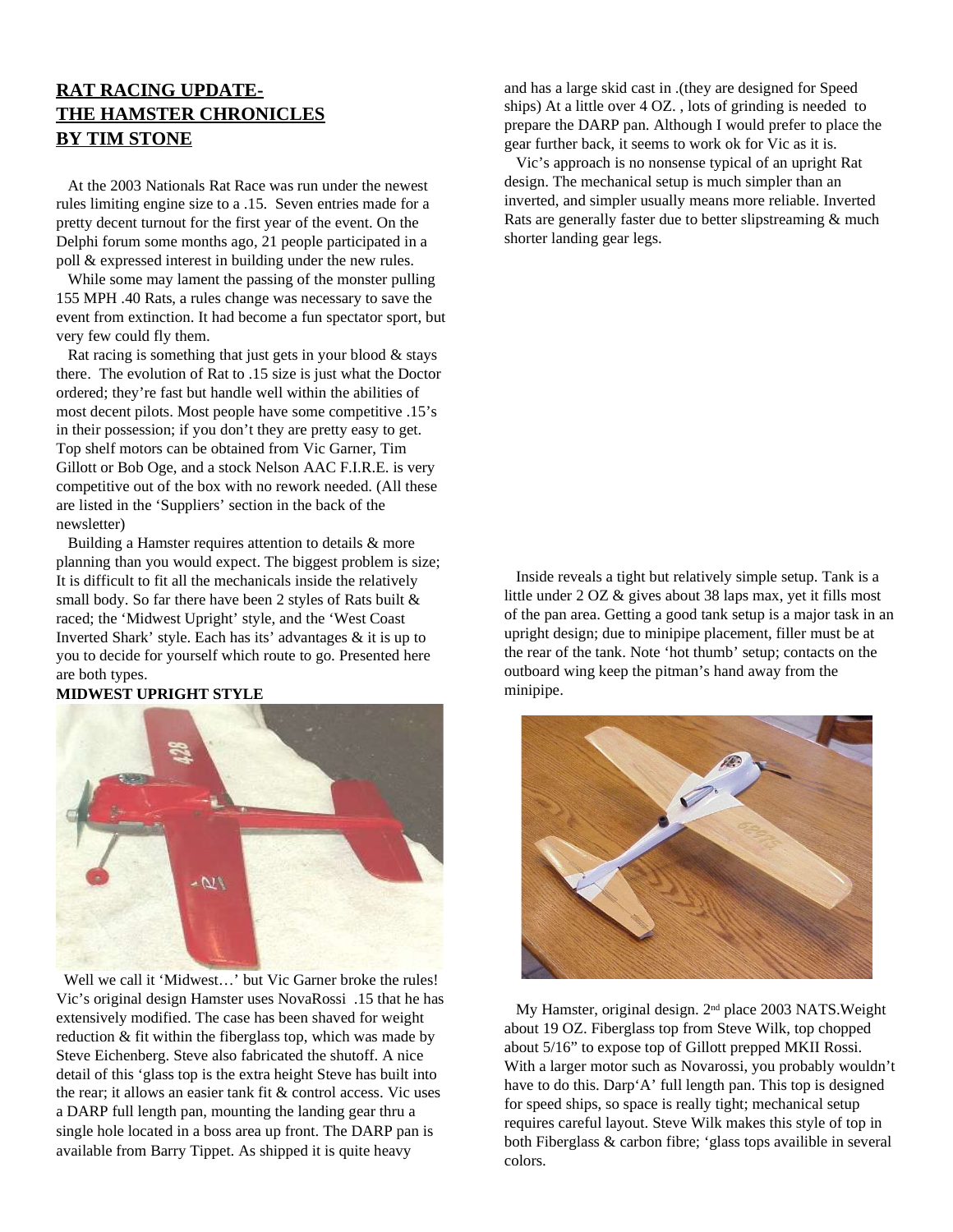

Here's my Hamster guts. Power is a Gillott prepped MKII Rossi timed for minipipe. I also use one of Steve Eichenberg's fine shutoffs. Mechanical setup is quite similar to Vic's as I consulted with him prior to building. Tight space requires a lot of forethought in tank & shutoff placement, but in the end everything works. Tiny fuel filter from Dave McDonald. Landing gear made by threading 1/8" wire, then tapping pan on the inboard boss of pan. (Thanks to Dick Lambert for this tip) Note extensive grinding on DARP pan that reduced weight from 4.5 OZ to 2.8 OZ.



Tim Stone's Hamster tank. Pressure line ends in filler neck, fuel pickup at edge of tank angle. Shape determined by pressing clay into pan cavity & making patterns from the clay plug. 2.5 OZ is about as much as you can get in a DARP pan. Runs are very consistent with this setup & no check valve is required on pressure line.



## **WEST COAST INVERTED 'SHARK' STYLE**



Mike Mccarthy's 2003 Nats winning 'MiniShark' looks fast just sitting there. A virtual copy of the full size Gillott 'Shark". Nelson power & tons of airspeed. Mike's workmanship is outstanding; in the future we'll try to get some more detailed photos. DARP pan cut down & all wood bottom. In this picture the aerodynamic advantage of an invert is obvious. On the downside, inverts are more likely to suck in debris due to lower venturi; and a hard landing is more likely to damage the engine.

Since Mike built this plane, Henry Nelson has come out with an ideal pan for inverted Rats. It is a fabulous piece Of CNC machining weighing 1.5 OZ, with .045 wall thickness, cost \$ 50.00



Specify plain or drilled for motor when ordering. Due to the thin walls, there is much more room for fuel tank & mechanical stuff. This pan could probably be used for upright design by tapping into the motor boss area for landing gear struts. Fits the Nelson .15 like a glove, also fits Rossi MKII & MKIII. Front end is much slicker than other pans as it is intended to have no spinner at front.

If you decide to use this pan, you'll have to fabricate your own top or modify a Wilk or Eichenberg top to fit it. Contour of the Nelson pan is different than a DARP pan that these tops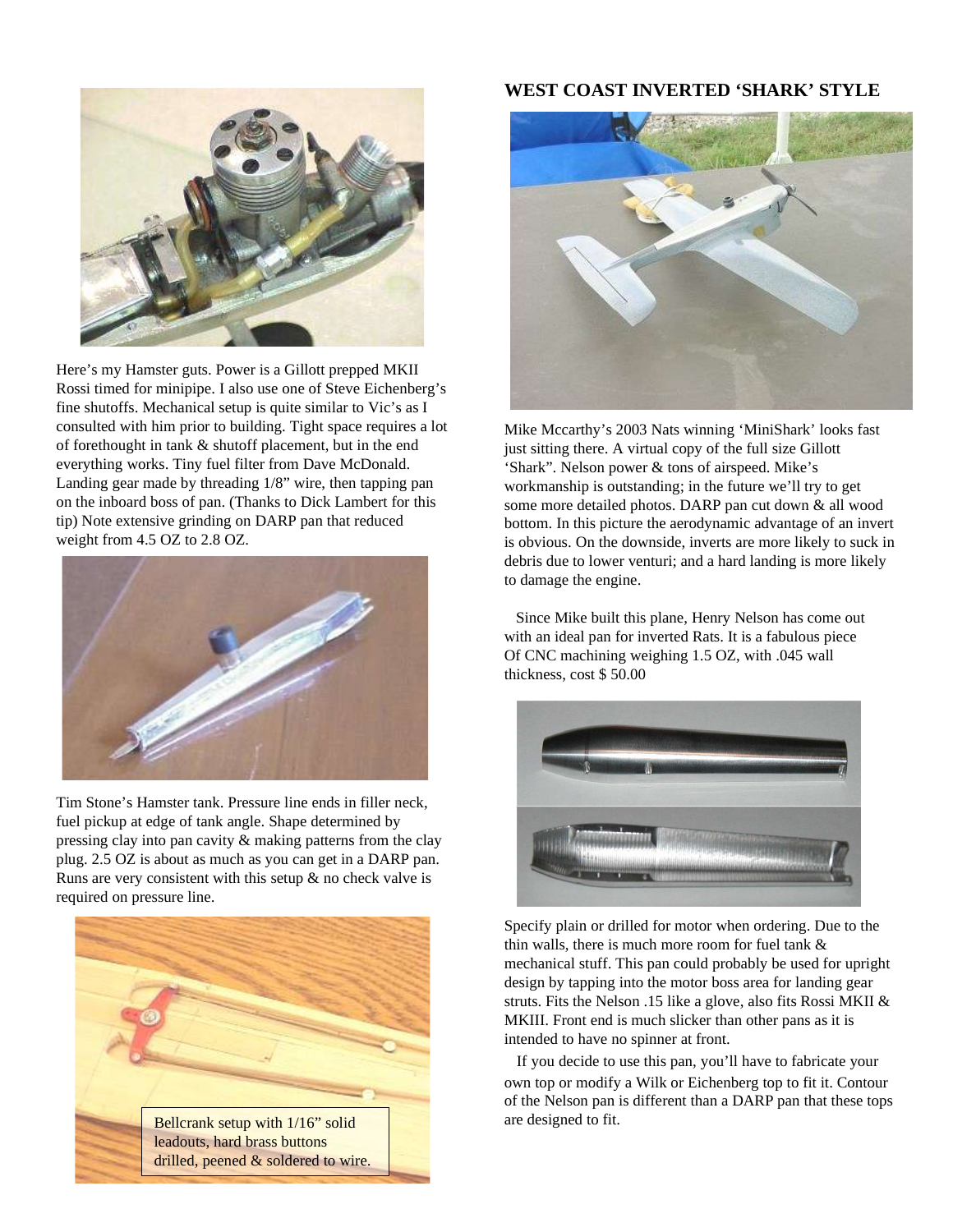

Bob Kerr's Hamster. Bob has taken an all-out approach to this event and built one of the nicest Rats to hit the circle. Bob's rodent has a carbon fibre custom molded top shell, and motor crutch made from 1/4" aluminum plate.



Top view shows tank placement. Much more room for fuel tank than with a typical upright. Tank looks to be around 3 OZ.



Close up reveals a whole lot of carving detail. Note separate pushrod for shutoff. Time to get intimate with your Dremel!



Motor crutch detail. NovaRossi power. Note that tank is silicon'd into the crutch along with shutoff. Don't ask why there's 2 needle valves! Using his own crutch, Bob was able to create some additional space.

Just what will become the dominating design is still up in the air. Several other designs such as the 'Inverted F2C Turtlewing' style & 'Texas Quickie' style have yet to be tried in this event. One thing for sure is that winners are always copied & refined by others. The planes that you see here are just smaller versions of successful .40 sized Rats dating back to the '70's. There are no plans that I am aware of for .15 sized Rat at this time. A good bet would be to pick up the CD of "Rats & Goodyears" from Tom Wilk and resizing a .40 Rat to fit the new .15 size rules. There is a wealth of information to be gained by researching these old designs.

## **SOUTHEAST REPORT BOB WHITNEY**

By now you probably know about the REBEL RALLY, contest NOV 15 &16 2003 in Jacksonville, Florida. We will be having Combat, Stunt, Speed and Racing , AMA Slow Rat, Mouse 1&2 ,NCLRA Fox [two heats] & feature. Texas Quikie, B-Team Race, F2CN, and maybe F2C after hours if we get three or more entries. Contact GENE MARTINE 1-904-388-0197 ,or email at gmflying@bellsouth.net. Also florida Slow Rat contest is in Jacksonville. Looks like we have some out of towners coming, so it should be a good meet.

We still have our Titusville site FOR NOW. Other than a Stunt & Combat contest by the TAMPA BAY LINERS OCT.26<sup>th</sup> you can contact me for details. Combat is 1/2 a & 80 MPH.

I just got dates for the Nov 15  $\&$  16<sup>th</sup> contest, Sat-AMA Slow Rat, Mouse 1&2, Clown, Fla Slow, Sunday, Fox, Texas Quickie Rat, F2CN.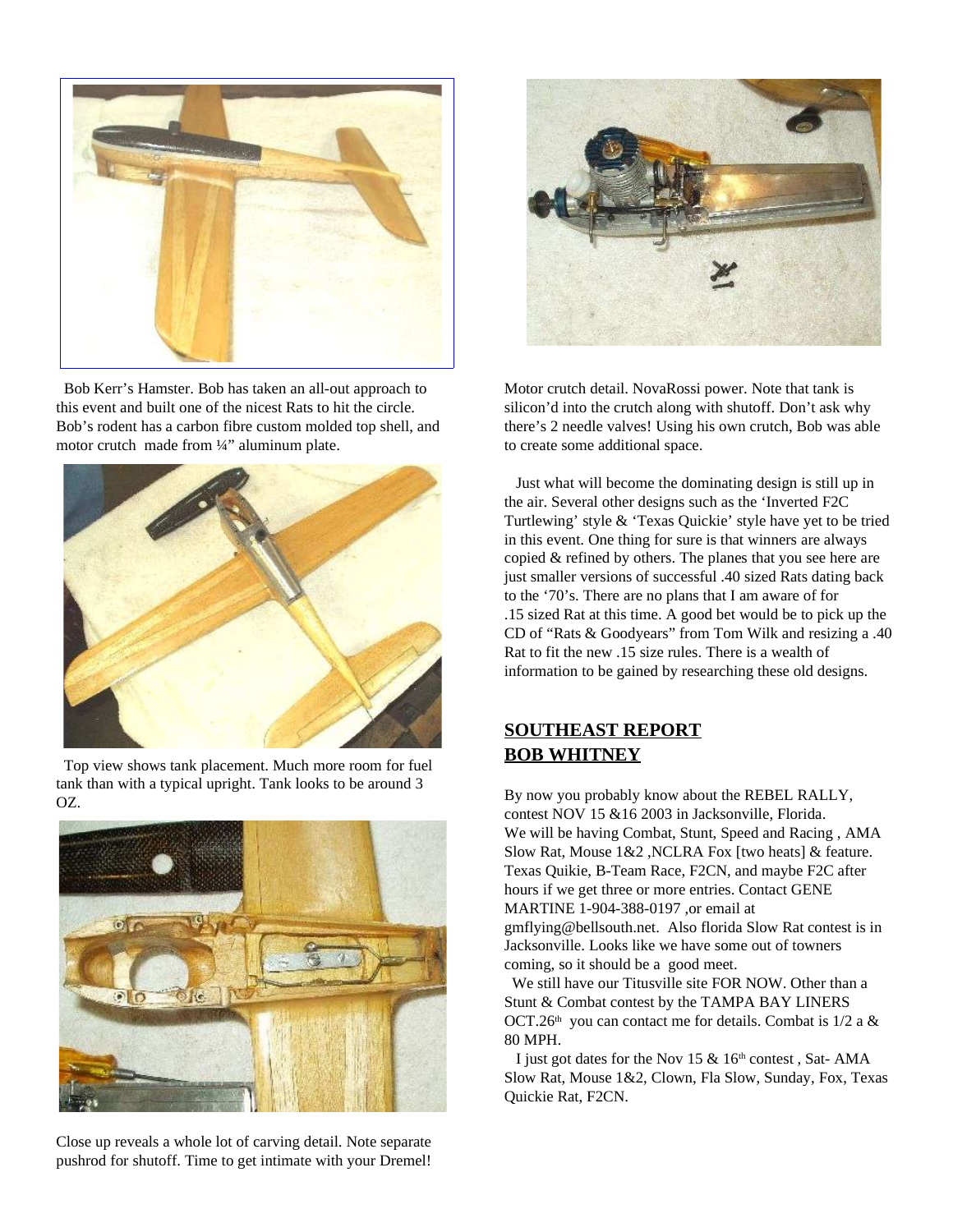## **Race Report By Russ Green Air Capitol Control Line Championships Wichita KS August 9, 2003**

The Wichihawks Model Airplane Club held the Air Capitol Control Line Championships on August 9, 2003 in Wichita KS. Everyone was glad to see calm conditions in Wichita this year even though it was a little warm. Nine contestants entered racing events. The most popular event was Scale Racing II with five entries. Scale Racing II is similar to the Sport Goodyear event in Dallas and contestants use the same equipment for both. Watch for these and other South Central local racing rules to be available on the internet soon. One of the highlights of this contest for me was a great feast on Saturday evening topped off with homemade ice cream. I understand that this Saturday evening dinner is an annual social event that has been very popular. Good weather, people, food and racing made for an enjoyable weekend.

#### Mouse I

| 1. | Melvin Schutte | 5:50 |
|----|----------------|------|
| 2. | John Holliday  | 6:15 |

| 3. | Kevin Seaton | 6:42 |
|----|--------------|------|

4. Tom Franklin 2 laps

#### Slow Rat

| 1. Mike Greb   | 6:14.5  |
|----------------|---------|
| 2. George Lieb | 6.28.4  |
| 3. Russ Green  | 38 laps |

#### Scale Racing II

|    | 1. Mike Greb   | 8:25.1 |
|----|----------------|--------|
| 2. | Dale Gleason   | 8:29.0 |
|    | 3. Phil Dunlap | 8:49.0 |
| 4. | George Lieb    | 9:08.0 |
|    | 5. Russ Green  | 9:43.2 |

Goldberg

| $100$ erg |                   |       |
|-----------|-------------------|-------|
|           | 1. Melvin Schutte | 11:03 |
|           | 2. Phil Dunlan    | 11:12 |

| -- |              | ----- |
|----|--------------|-------|
| 3. | Dale Gleason | 12:00 |

- 4. Tom Franklin 12:37
- Scale Racing

| 1. | Mike Greb      | 6:42.0  |
|----|----------------|---------|
|    | 2. George Lieb | 30 laps |

#### Quickie Rat

| 1. George Lieb | 7:09.0   |
|----------------|----------|
| 2. Mike Greb   | 8:17.6   |
| Russ Green     | 116 laps |



George Lieb and his Goodyear at Wichita



Russ Green and Mike Tallman hanging on to a couple of Slow Rats in Wichita



Slow Rat champion Mike Greb sharing knowledge with Kevin Seaton in Wichita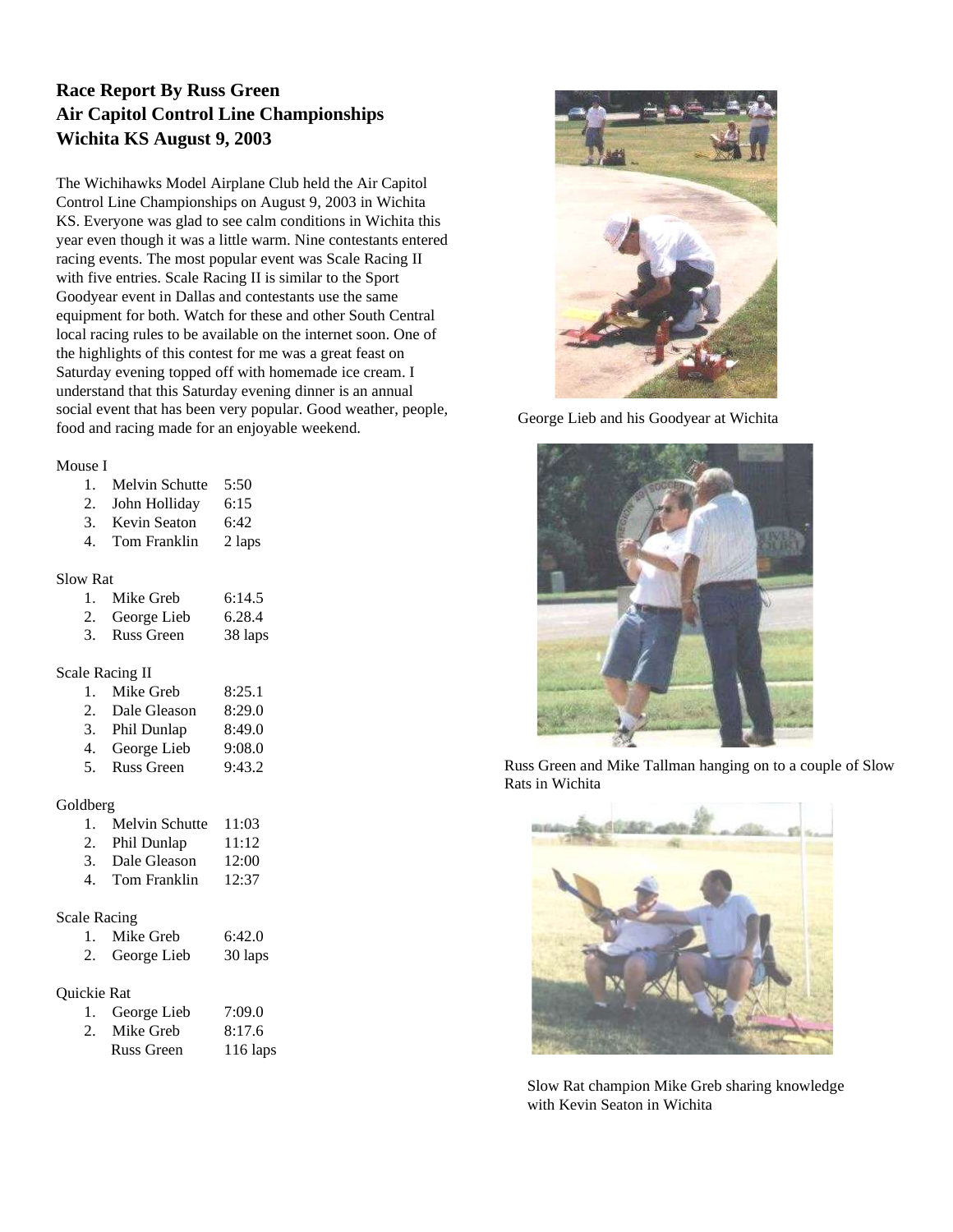

Mike Greb warming up his Goodyear which can be configured for AMA or Sport / Class II Goodyear. This airplane won 1<sup>st</sup> in Scale Racing II using a Fox 15 then came back to win  $1<sup>st</sup>$  in AMA Goodyear using a Nelson 15 at the Wichita contest.



Dale Gleason, Mike Greb and Mike Tallman - Scale Racing II at Wichita



Racing contestants at the Air Capitol Control Line Championships in Wichita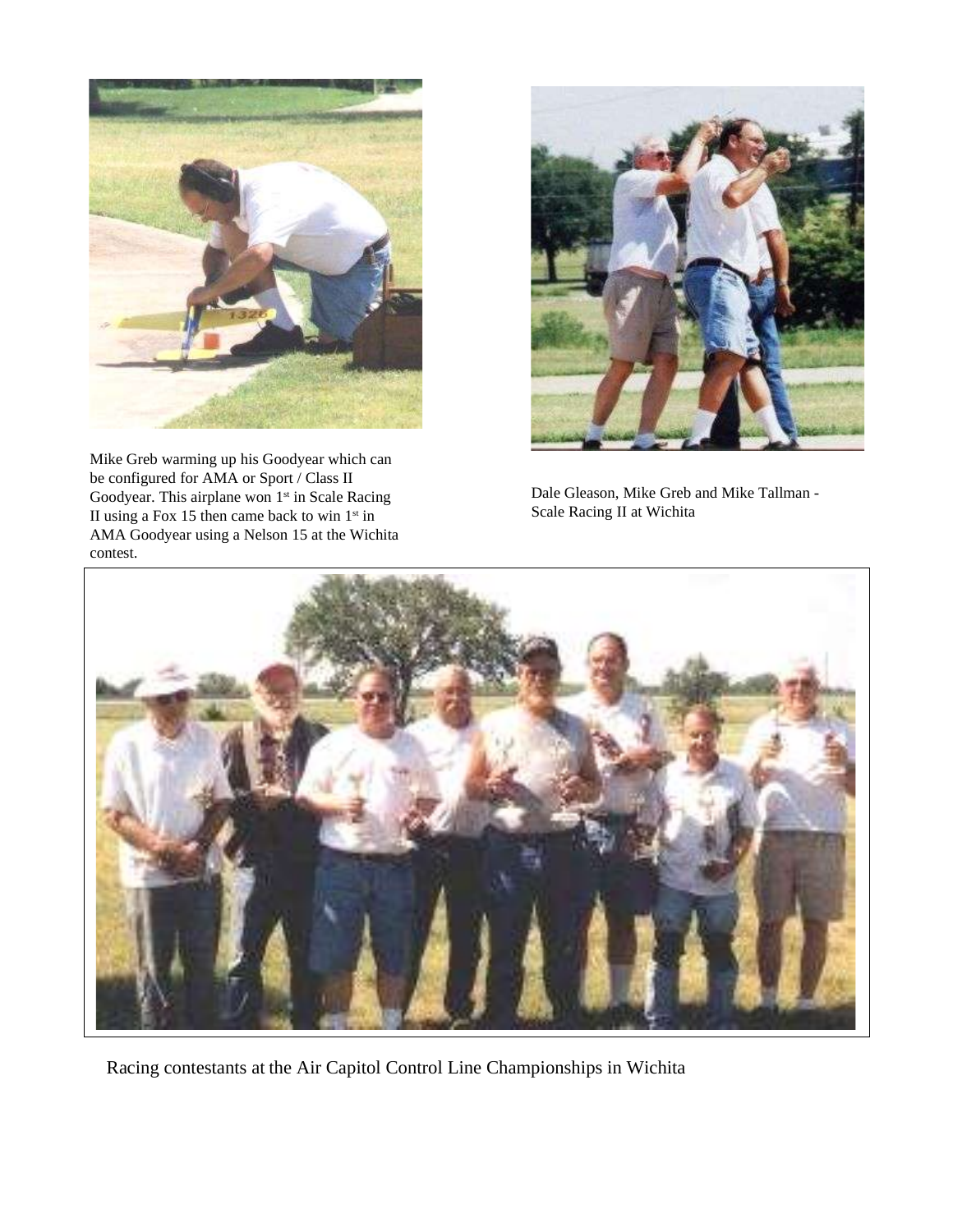

# **4º TORNEIO DO MILÉNIO SANTARÉM - 2003**

## **TEAM RACING**

## **1/2 A VTR**

| <b>Results</b>                            |         |                          |                      | <b>Time</b> |                 |  |
|-------------------------------------------|---------|--------------------------|----------------------|-------------|-----------------|--|
| 37-TOOGOOD / 36-WARD                      |         |                          | 8.59.8<br><b>GBR</b> |             |                 |  |
| 1-ISIDRO / 59- RIDLEY                     | POR/GBR |                          |                      | 11.04.8     |                 |  |
| 51-MORRALL / 60-NEWBOLD                   |         |                          |                      |             |                 |  |
| <b>A VTR</b>                              |         |                          |                      |             |                 |  |
| <b>Results</b>                            |         |                          |                      | <b>Time</b> |                 |  |
| 37 - TOOGOOD / 36- WARD                   |         | <b>GBR</b>               |                      | 7.21.4      |                 |  |
| 46- ANDREWS / 45- TAYLOR                  |         | <b>GBR</b>               |                      | 9.39.5      |                 |  |
| 35- FINCH / 52- MEALING                   |         | <b>GBR</b>               |                      | 9.52.7      |                 |  |
| <b>B</b> VTR                              |         |                          |                      |             |                 |  |
| <b>Results</b>                            |         |                          |                      |             | <b>Time</b>     |  |
| 37- TOOGOOD / 36- WARD/ 38- TOOGOOD   GBR |         |                          |                      |             | 7.18.5          |  |
| 46-ANDREWS / 52- MEALING                  |         |                          | GBR                  |             | 7.49.8          |  |
| 1- ISIDRO / 59-RIDLEY                     |         | POR/GBR                  |                      |             | 83 LAPS         |  |
| <b>GOODYEAR</b>                           |         |                          |                      |             |                 |  |
| <b>Results</b>                            |         |                          |                      |             | <b>Time</b>     |  |
| 50- DAGLISH / 49- WORGAN                  |         | <b>GBR</b>               |                      |             | 10.05.8         |  |
| 1- ISIDRO / 59- RIDLEY                    |         | POR/GBR                  |                      |             | 10.24.9         |  |
| 40- LEEMAN / 41- JEPHCOTT                 |         | <b>GBR</b>               |                      |             | 11.33.9         |  |
| <b>MINI-GOODYEAR</b>                      |         |                          |                      |             |                 |  |
|                                           |         |                          |                      |             |                 |  |
| <b>Results</b>                            |         |                          |                      |             | <b>Time</b>     |  |
| 50-DAGLISH / 51- MORRALL<br><b>GBR</b>    |         |                          | 4.37.7               |             |                 |  |
| 81- B. ANDREWS/46- ANDREWS<br><b>GBR</b>  |         |                          |                      | 6.29.6      |                 |  |
| 54- FRY / 34- WINSTANLEY<br><b>GBR</b>    |         |                          | 6.32.9               |             |                 |  |
| <b>MINI-GOODYEAR - JUNIOR</b>             |         |                          |                      |             |                 |  |
| <b>Results</b>                            |         |                          |                      |             | <b>Time</b>     |  |
| 81- B. ANDREWS/ 46- ANDREWS               |         | <b>GBR</b>               |                      |             | 6.29.6          |  |
| 47- C.ANDREWS / 46- ANDREWS               |         |                          | GBR<br>6.52.7        |             |                 |  |
| 11- PEREIRA /10- COELHO                   |         | <b>POR</b><br><b>DNF</b> |                      |             |                 |  |
| <b>PHANTOM</b>                            |         |                          |                      |             |                 |  |
| <b>Results</b>                            |         |                          |                      |             | <b>Time</b>     |  |
| 1-ISIDRO / 36- WARD                       |         | POR/GBR                  |                      |             | 7.03.9          |  |
| 51- MORRAL / 30 - BUYS                    |         | <b>GBR/ND</b>            |                      |             | 7.39.1          |  |
| 58- HAYWOOD /60- NEWBOLD                  |         | <b>GBR</b>               |                      | 7.58.3      |                 |  |
| <b>QUICKIE RAT</b>                        |         |                          |                      |             |                 |  |
|                                           |         |                          |                      |             |                 |  |
| <b>Results</b>                            |         |                          |                      |             | <b>Time</b>     |  |
| 1- ISIDRO / 59- WARD                      |         | POR/GBR                  |                      |             | 4.12.7          |  |
| 46- ANDREWS / 52-MEALING                  |         | <b>GBR</b>               |                      |             | 7.50.9          |  |
| <b>FOX RACING</b>                         |         |                          |                      |             |                 |  |
| <b>Results</b>                            |         |                          |                      |             | <b>Time</b>     |  |
| 1- ISIDRO /36- WARD                       |         | POR/GBR                  |                      |             | 6.35.8          |  |
| 11-PEREIRA / 10- COELHO                   |         | <b>POR</b>               |                      |             | 10.05.7         |  |
| F2C NAT.                                  |         |                          |                      |             |                 |  |
| <b>Results</b>                            |         |                          |                      |             | <b>Time</b>     |  |
| 82- WALLICK / 41- JEPHCOTT                |         | <b>USA/GBR</b>           |                      |             | 8.56.8          |  |
| 46- ANDREWS / 52 - MEALING                |         | GBR/GBR                  |                      |             | <b>118 LAPS</b> |  |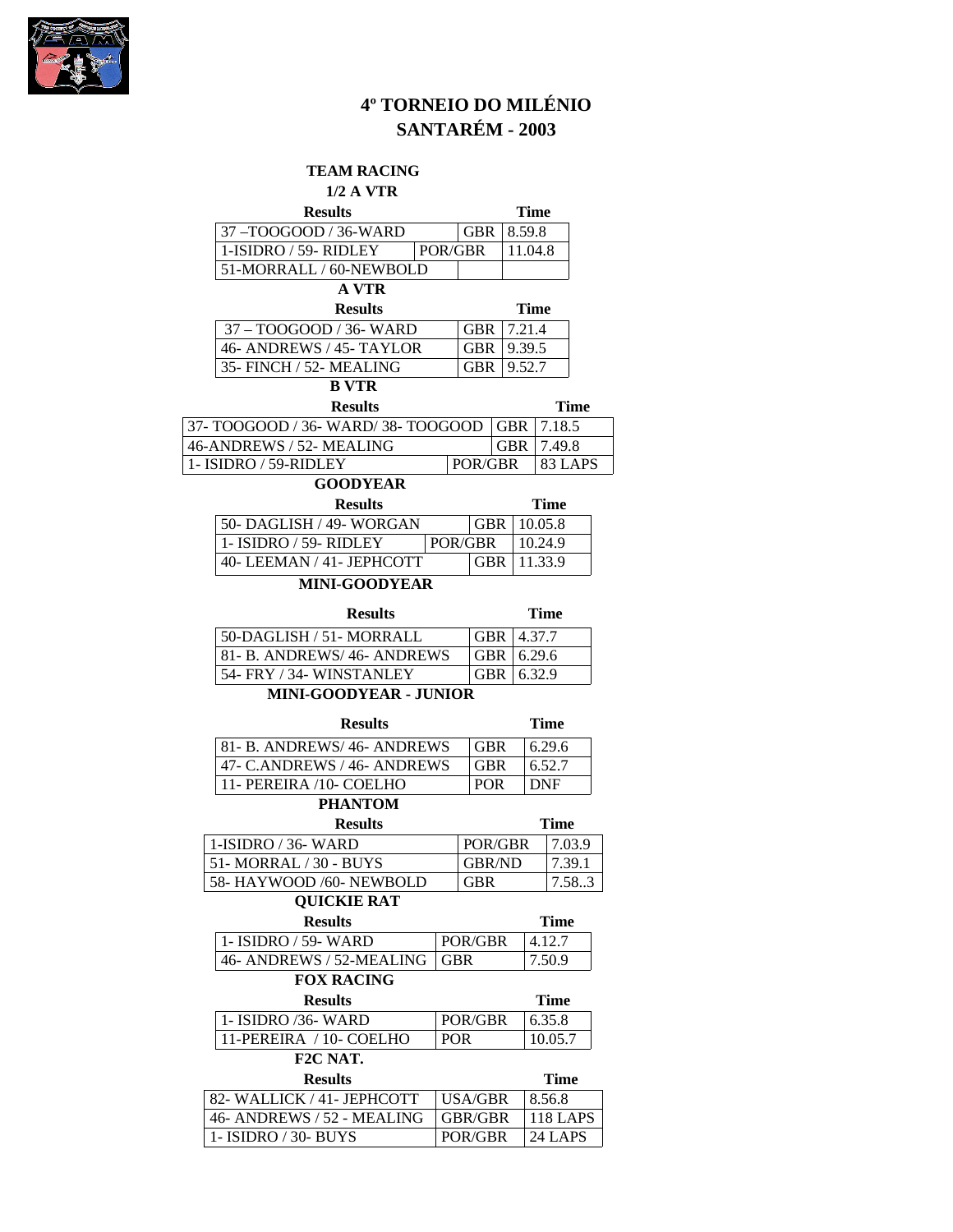#### **Race Report 2003 CHARLES ASH MEMORIAL SOUTHWESTERN CL CHAMPIONSHIP Saturday, August 30**

The Dallas Model Aircraft Association held the Charles Ash Memorial Control Line Championships on Saturday August 30, 2003. Weather reports looked pretty bad earlier in the week;

however, it turned out to be good for the Saturday racing.

The racing circle had been resealed a couple of weeks earlier and had new stripes, so it was in great shape. These conditions

set the stage for a great day of racing for the eleven contestants

that entered racing events.

#### **Slow Rat**

| 1) Mike Greb | 5:40.41 |
|--------------|---------|
| 2)Russ Green | 6:04.72 |

#### **Mouse I**

| 1) John McCollum   | 5:22.60 |
|--------------------|---------|
| 2) Melvin Schuette | 5:51.06 |
| 3) Kevin Seaton    | 6:11.57 |
| 4)JJ Holliday      | 6:18.52 |
| 5)Doc Holliday     | 6:38.17 |
| 6) Mike Greb       | 6:42.17 |

#### **Goldberg Race**

| 1)Dave Ek          | 11:11.29 |
|--------------------|----------|
| 2) Melvin Schuette | 11:38.47 |
| 3) Phil Dunlap     | 12:04.19 |
| 4) Dale Gleason    | 74 laps  |
| 5) John McCollum   | 39 laps  |

#### **Quickie Rat**

| 6:11.93 |
|---------|
| 6:14.18 |
| 7:48.90 |
| 3:31.37 |
| 3:42.09 |
| 4:07.07 |
| 5:26.14 |
|         |

#### **Sportsman Goodyear**

| 1) Dale Gleason | 7:51.04 |
|-----------------|---------|
| 2)Mike Greb     | 8:14.61 |





Melvin Schuette, John McCollum & JJ Holliday Mouse Racing in Dallas.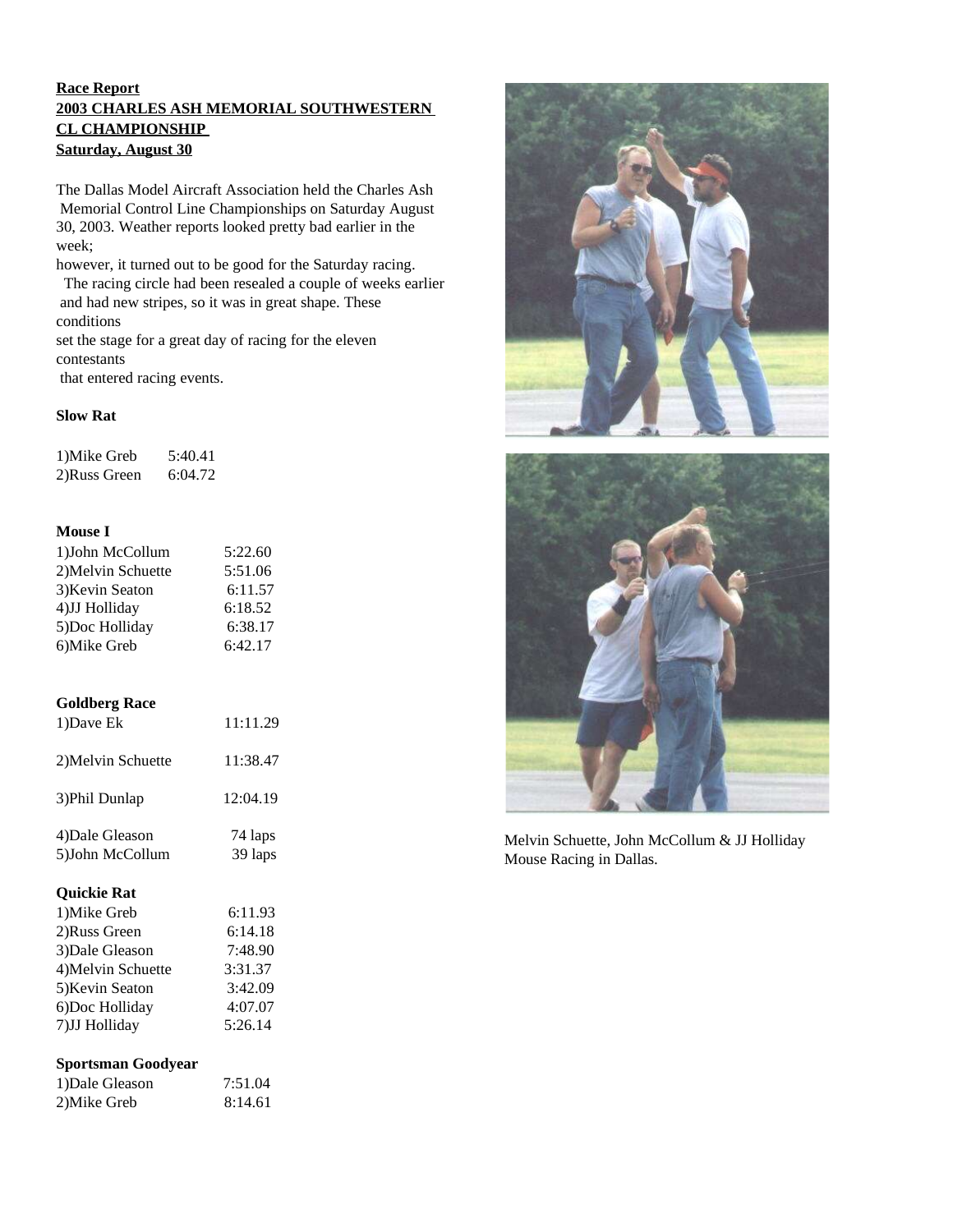

Dale Gleason, Russ Green and Melvin Schuette in Dallas



Melvin Schuette and Phil Dunlap pitting for Dale Gleason in Dallas. Notice how well the circle looks after the recent sealing job.



Racers at the 2003 Charles Ash Memorial Southwestern CL Championships. Gene Hemple in front with his AMA Model Aircraft Hall of Fame Award.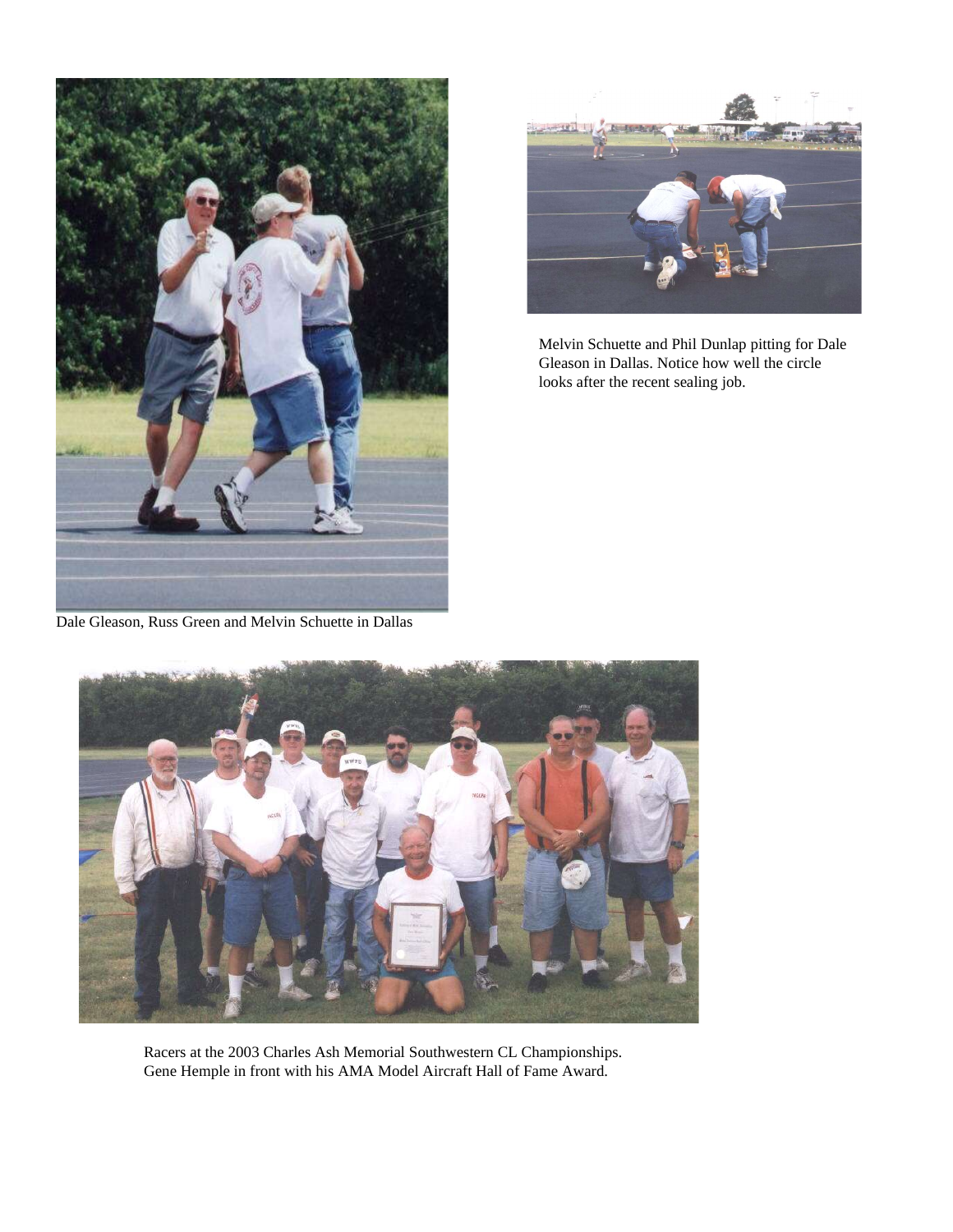## **2003 Contest Calendar**

*NOTE!!* Confirm dates, locations & events with the CD or contact listed below. NCLRA cannot be held responsible for changes, errors, omissions, etc.

#### **BUNNELL, FLA. OCT 4&5\*\*CANCELLED\*\***

CD Ron Mackett 904-879-9070 or Gabe Manfredi 772-878-9220 Cancelled due to lost field.Events to be held moved to the Nov15 & 16 contest in Jacksonville.

## **JERRY WHO? MEMORIAL 350 LAP FOX RACE FERMILAB, BATAVIA, IL**

**OCTOBER 5TH**

Treetown Fox Rules, 350 lap CD Glenn Lee 630-879-2558

## **SOUTH JERSEY**

<u>OCTOBER 5℡</u> Warbird, Foxberg,TQR CD Tom Tabar 856-455-6436

## **FALL FOLLIES-SALEM, OREGON OCT 11**

NW Sport race, NW Super sport race, NW Clown Contact John Thompson email JohnT4051@aol.com

#### $\boldsymbol{\mathrm{SOUTH} \text{ JERSEY OCT 19^{\text{TH}}}}$

Foxberg, Slow Rat, Warbird

#### **SCAR RACE #6 VIRGIL WILBUR MEMORIAL WHITTIER NARROWS - LOS ANGELES OCTOBER 25 & 26 , 2003**

Sat-Mouse2,Ama Scale race,ScarFormula unlimited,NCLRA Clown, .15 Rat. Sunday Mouse 1,SCAR Sport GY,NCLRA Fox, TQR, Classic B TR. CD Jim Holland 209-726-0357 Jgmholland1959@yahoo.com

#### **PHOENIX,AZ NOV 1 ST ESTABAN PARK**

Fox Race- CD Ted Kraver 602-944-8557 Tkraver@qwest.net

#### **REBEL RALLY 2003**

#### **JACKSONVILLE, FL NOV 15&16**

Slow Rat, Mouse 1 & 2,NW Clown,FL Slow Rat, NCLRA Fox,TQR,BTR, F2CN, Speed Jim Catevenis 352-332-4683 email jcat@bellsouth.net Gene Martine 904-388-0197 email gmflying@bellsouth.net

#### **SOUTH JERSEY NOV. 16 TH**

1 OZ GY, 2 OZ Big GY, Warbird CD Lester Froelich 610-384-5046

**SCAR RACE #7 TOYS FOR TOTS-2003 WHITTIER NARROWS - LOS ANGELES DECEMBER 7, 2003 EVENTS TO BE DETERMINED.**

## **NATIONAL RECORDS**

#### **SLOW RAT**

|  | JR (70 LAP) 5:16.20 SCOTT MATSON | 7/10/00 |
|--|----------------------------------|---------|
|  | (140 LAP) 6:47.37 SCOTT MATSON   | 7/10/00 |
|  | SR (70 LAP) 4:29.63 HOWELL PUGH  | 7/20/94 |
|  | (140 LAP) 10:58.47 DOUG SHORT    | 7/10/00 |
|  | OP (70 LAP) 2:36.31 BOB OGE      | 7/18/91 |
|  | (140 LAP) 5:24.94 MIKE GREB      | 7/19/90 |
|  |                                  |         |

#### **½ A MOUSE 1**

|  | JR (50 LAP) 2:37.57 SCOTT MATSON   | 7/15/99 |
|--|------------------------------------|---------|
|  | (100 LAP) 5:17.68 SCOTT MATSON     | 7/17/99 |
|  | SR (50 LAP) 2:44.68 DAVE ROLLEY JR | 7/15/99 |
|  | (100 LAP) 5:20.11 D.J. PARR        | 7/16/98 |
|  | OP (50 LAP) 2:14.35 RYAN/MCCARTHY  | 7/13/01 |
|  | (100 LAP) 4:22 RYAN/GIBEAULT       | 7/15/99 |
|  |                                    |         |

#### **SCALE RACING**

|  | JR (70 LAP) 2:50.65 BOB FOGG III   | 7/16/91 |
|--|------------------------------------|---------|
|  | (140 LAP) 6:08.55 BOB FOGG III     | 6/23/92 |
|  | SR (70 LAP) 3:15.12 DOUG SHORT     | 7/11/00 |
|  | (140 LAP) 5:40.05 BOB FOGG III     | 7/11/95 |
|  | OP (70 LAP) 2:39.38 WILLOUGHBY/OGE | 7/15/97 |
|  | (140 LAP) 5:33.04 BOB FOGG II      | 7/16/91 |

#### **F2C TEAM RACING**

|  | OP (100 LAP) 3:16.7 ASCHER/ASCHER | 7/19/02 |
|--|-----------------------------------|---------|
|  | (200 LAP) 6:57.36 LAMBERT/BALLARD | 7/15/98 |

#### **RAT RACING**

OP (70 LAP) 2:46.50 MCCARTHY/LAMBERT 7/10/03 (140 LAP) 5:58.75 MCCARTHY/LAMBERT 7/10/03

#### **NCLRA FOX**

JR (100 LAP) ?

- SR (100 LAP) ?
- OP (100 LAP) 5:37.41 MCDONALD/MATSON 7/11/99

#### **NCLRA CLOWN**

OP 280 LAPS SCHAEFER/SILVERSMITH 7/9/03

#### **NCLRA TEXAS QUICKIE RAT**

|  | SR (140 LAPS) 6:59.20 DOUG SHORT   | 7/10/03 |
|--|------------------------------------|---------|
|  | OP (70 LAPS) 3:00.58 JOHN MCCULLOM | 7/10/03 |
|  | $(140$ LAPS $)$ 6:21.34 MIKE GREB  | 7/10/03 |

EDITOR'S NOTE…As this is the first publication of records in the Newsletter, please forgive the exclusion of B-TR & Mouse II records. Anyone having this information please forward it to the Editor. Any updates or reporting of changes are appreciated. Note that records in C/L Racing are only considered official if they are set during the AMA Nationals.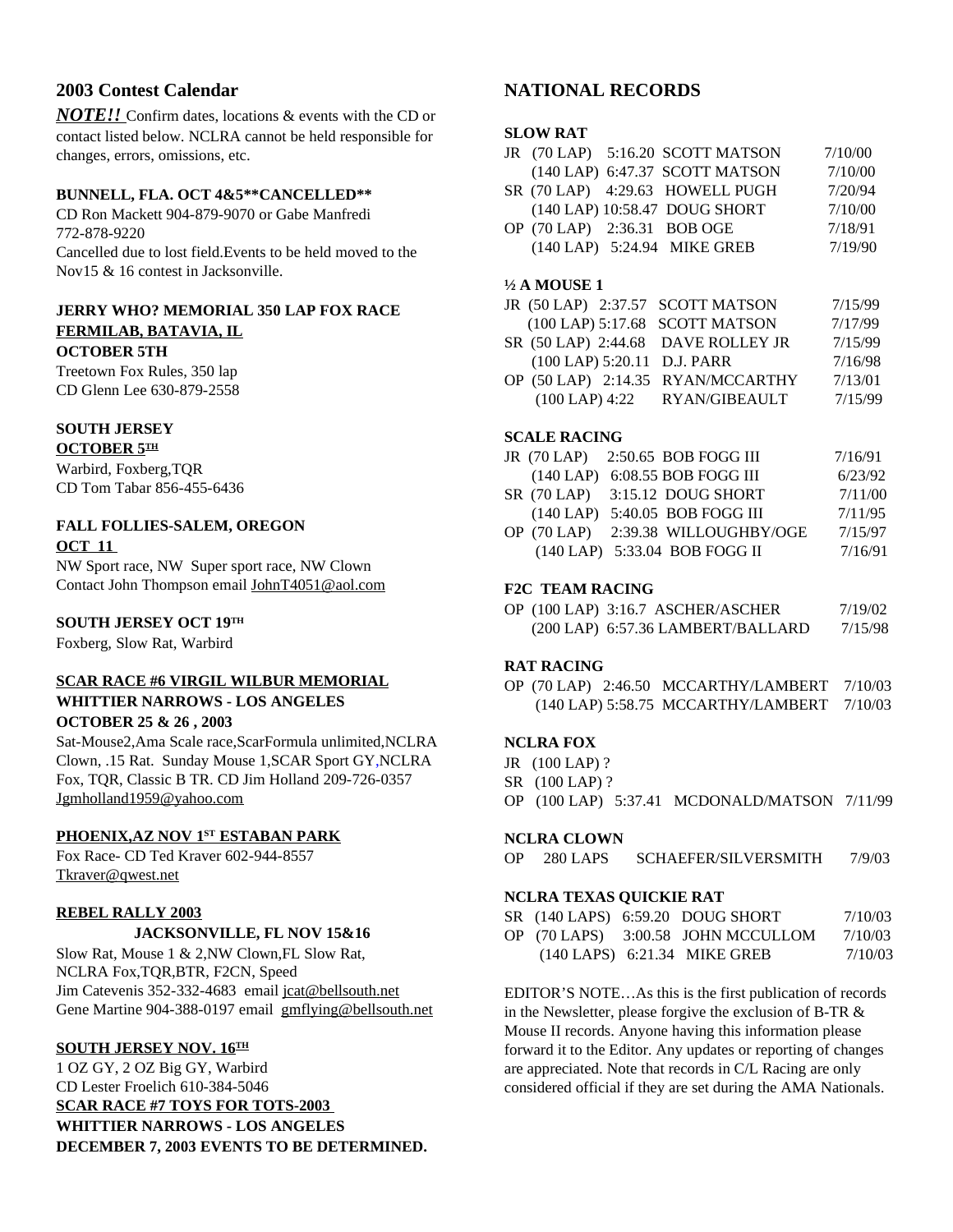#### **SUPPLIERS**

#### **B & L HOBBIES**

7606 Weymouth Rd., Hammonton, NJ 08037-3404 Harters Speed Pans, T/R Pans, Rev-Up & Top Flite Speed Props, Torque Units and more (Paul Haley) 609-567-9365

#### **CS ENGINES AMERICA**

113 North Chase Ave., Bartlett, IL 60103 G/Z .049/.061 Engines; sales, service & parts. Engines available in both normal and pipe timed configurations. (Bill Hughes) e-mail whughes@fnal.gov 630-736-6036

#### **COMPETITION MODEL AIRPLANE PARTS**

P.O. Box 462218, Escondido, CA 92046 Parts for Cox ½ A Engines Phone 760-746-3164 Fax 760-745-4584 combatalbert@yahoo.com www.CompetitionMA.com

#### **DARP**

31052 Mason St. Livonia, MI 48154 DARP Magnesium Speed Pans for all classes including A, B, D, F-40, 21-S, and 21 Proto. (Barry Tippett) e-mail: btippett@ameritech.net 734-266-7290

## **ELIMINATOR PROPS**

Steve Wilk 3257 Welcome Ave. N. Crystal, MN 55422 763-531-0604 e-mail: stevewilk@attbi.com

#### **STEVE EICHENBERGER**

Custom Fiberglas Performance Props: Moulded tops. Steve Eichenberger 480-730-0016

#### **GILLOTT RACING PRODUCTS**

Custom engine reworking, hard chroming Tim Gillott 1063 Harding St. Salinas, CA,93906 Phone 831-449-2052

#### **LONESTAR BALSA**

115 Industrial Lancaster, TX 75134 Info 972-218-9663 Order 800-687-5555 Fax 972-218-9211 http://www.Lonestar-Models.com Contest balsa, full line of Control line supplies.

#### **MBS Model Supply**

PO Box 282 Auburn KS 66402 Contact Melvin Schuette 1-785-256-2583 Solid Wire Sets and other C/L needs

#### **MCDONALD RACING**

Dave McDonald PO Box 384 Daleville, In, 47334 DMcD143@aol.com Hard to find racing items, kits, shutoffs

#### **MEJZLIK MODELLBAU**

Borova 14, 64400 BRNO Czech Republic Distributors of PROFI line of Russian FAI speed gear. PROFI Engines, Pipes, Pans, Props, Tanks, Handles and FAI Speed Models in kit form or ready built. (Tomas Mejzlik) Phone: 420-5-432-18888 Fax: 420-5-432-18880 e-mail mejzlik@brno.comp.cz

#### **MODEL ENGINE SPECIALTIES**

15477 Owens Rd Hinckley, IL 60520 Custom engine reworking, liners chromed and honed to your specs, racing parts. (Bob Oge)

#### **MODEL RACING SERVICES**

P.O. Box 976 Cranbourne 3977 Australia Bellcranks, Monoline Torque Units, Counterweights, Custom Venturis, Glow Head Inserts, Line Reels, and many other handy items. (Robin Hiern) Phone 059-96-0339

#### **NELSON COMPETITION ENGINES**

121 Pebble Creek Lane Zelienople, PA 16063 Manufacturer of NELSON Racing Engines and parts, FAI Pans for F2A & FIC Custom Button Heads, Nelson Glow Plugs, many other specialty engine items. (Henry Nelson) Phone: (724) 538- 5282 e-mail: nelcomp@fyi.net



#### **ZZ PROP**

1073 Windemere Dr. Salem, OR 97304 Full line of quality Glass & C/F Props for C/LSspeed & Racing. (Mike Hazel) 503-364-8593

## **For Sale, Texas Quickie Rat engines…**

Quickie Rat engines. K&B .40s Race prepared with All the go-fast modifications that I know of. Call or email;

Vicgarner@aol.com or 925-447-3786